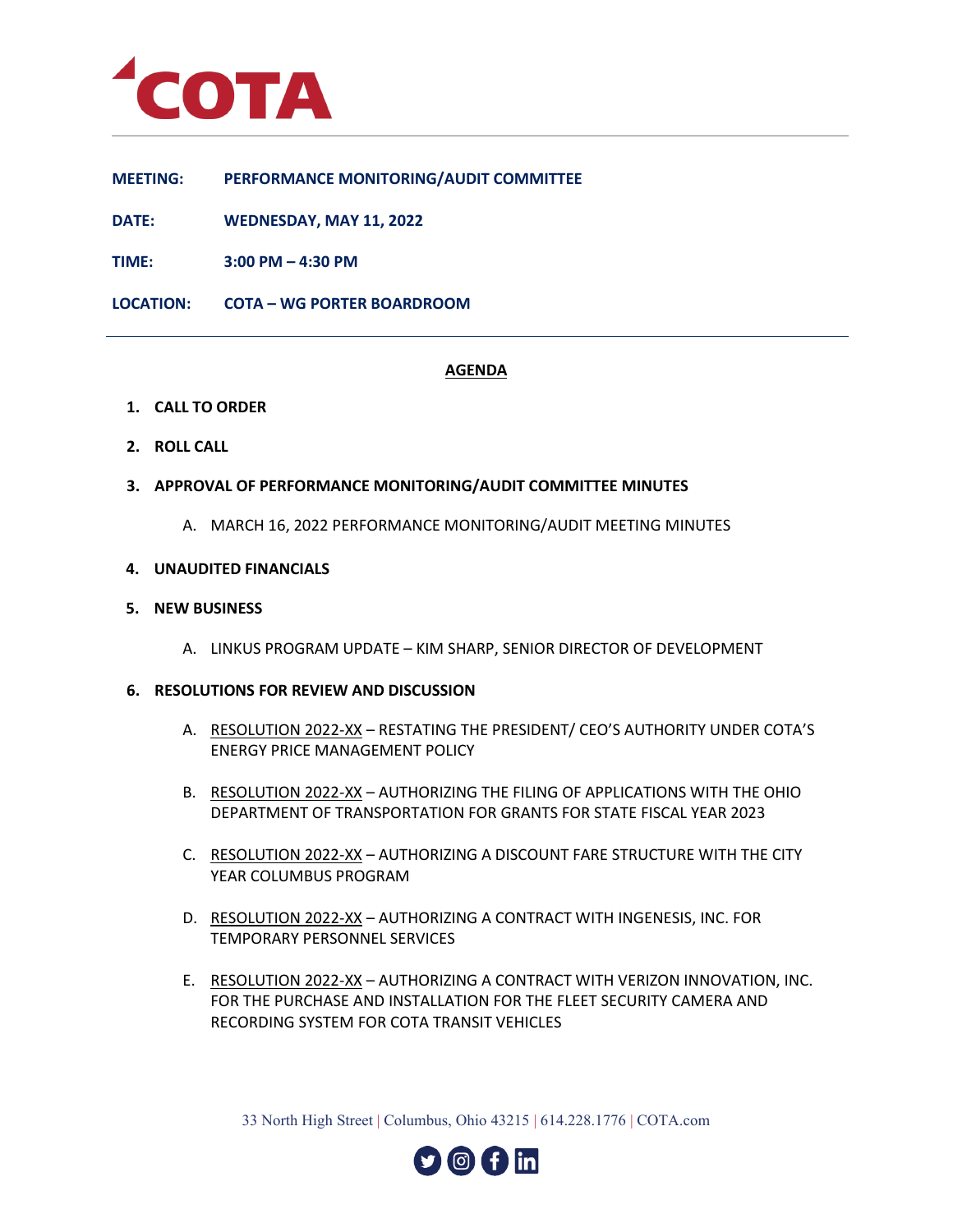

- F. RESOLUTION 2022-XX AUTHORIZING A CONTRACT WITH VERIZON INNOVATION, INC. FOR THE PURCHASE AND INSTALLATION OF FLEET SECURITY CAMERA AND RECORDING SYSTEM FOR COTA PLUS TRANSIT VEHICLES
- G. RESOLUTION 2022-XX AUTHORIZING ADDITIONAL EXPENDITURES FOR COMPREHENSIVE MARKET RESEARCH
- H. RESOLUTION 2022-XX AUTHORIZING A CONTRACT WITH REPLICA, INC. FOR THE EXECUTION OF THE PUBLIC TRANSPORTATION COVID-19 RESEARCH DEMONSTRATION GRANT PROGRAM
- I. RESOLUTION 2022-XX AUTHORIZING ADDITIONAL EXPENDITURES WITH INFOR (US) LLC FOR THE TRANSFORMATIONAL UPGRADE OF THE CURRENT ENTERPRISE RESOURCE PLANNING SYSTEM
- J. RESOLUTION 2022-XX AUTHORIZING EXPENDITURES FOR THE ENTERPRISE RESOURCE PLANNING SYSTEM SUPPORT AGREEMENT WITH INFOR (US), INC.
- K. RESOLUTION 2022-XX AUTHORIZING ADDITIONAL EXPENDITURES FOR THE CONTRACT WITH REV1 VENTURES FOR THE GO MOBILITY LAB
- L. RESOULTION 2022-XX AUTHORIZING ADDITIONAL EXPENDITURES WITH REVEL IT FOR TEMPORARY INNOVATION PRESONNEL SERVICES
- M. RESOULTION 2022-XX AUTHORIZING ADDITIONAL EXPENDITURES WITH LEVEL D&I FOR TEMPORARY INNOVATION PRESONNEL SERVICES
- N. RESOLUTION 2022-XX AUTHORIZING ADDITIONAL EXPENDITURES WITH VERNOVIS, LTD. FOR INFORMATION TECHNOLOGY CONSULTING SERVICES
- O. RESOLUTION 2022-XX AUTHORIZING ADDITIONAL EXPENDITURES FOR THE CONTRACT WITH MARKER, INC. FOR CONSTRUCTION MANAGER AT RISK SERVICES FOR THE RENOVATION OF THE MCKINLEY AVENUE FACILITY
- P. RESOLUTION 2022-XX AUTHORIZING A CONTRACT WITH CINTAS CORPORATION #2 FOR RENTAL AND LAUNDRY SERVICES FOR APPAREL, GARMENTS AND FACILITIES **SUPPLIE**
- Q. RESOLUTION 2022-XX AUTHORIZING A CONTRACT WITH CCW (COMPLETE COACH WORKS) FOR THE REPAIR OF ACCIDENT DAMAGE ON A FORTY-FOOT (40') HEAVY-DUTY TRANSIT VEHICLE
- R. RESOLUTION 2022-XX AUTHORIZING A CONTRACT WITH BRASCO INTERNATIONAL FOR THE PURCHASE OF SHELTERS FOR COTA BUS STOP LOCATIONS

33 North High Street | Columbus, Ohio 43215 | 614.228.1776 | COTA.com